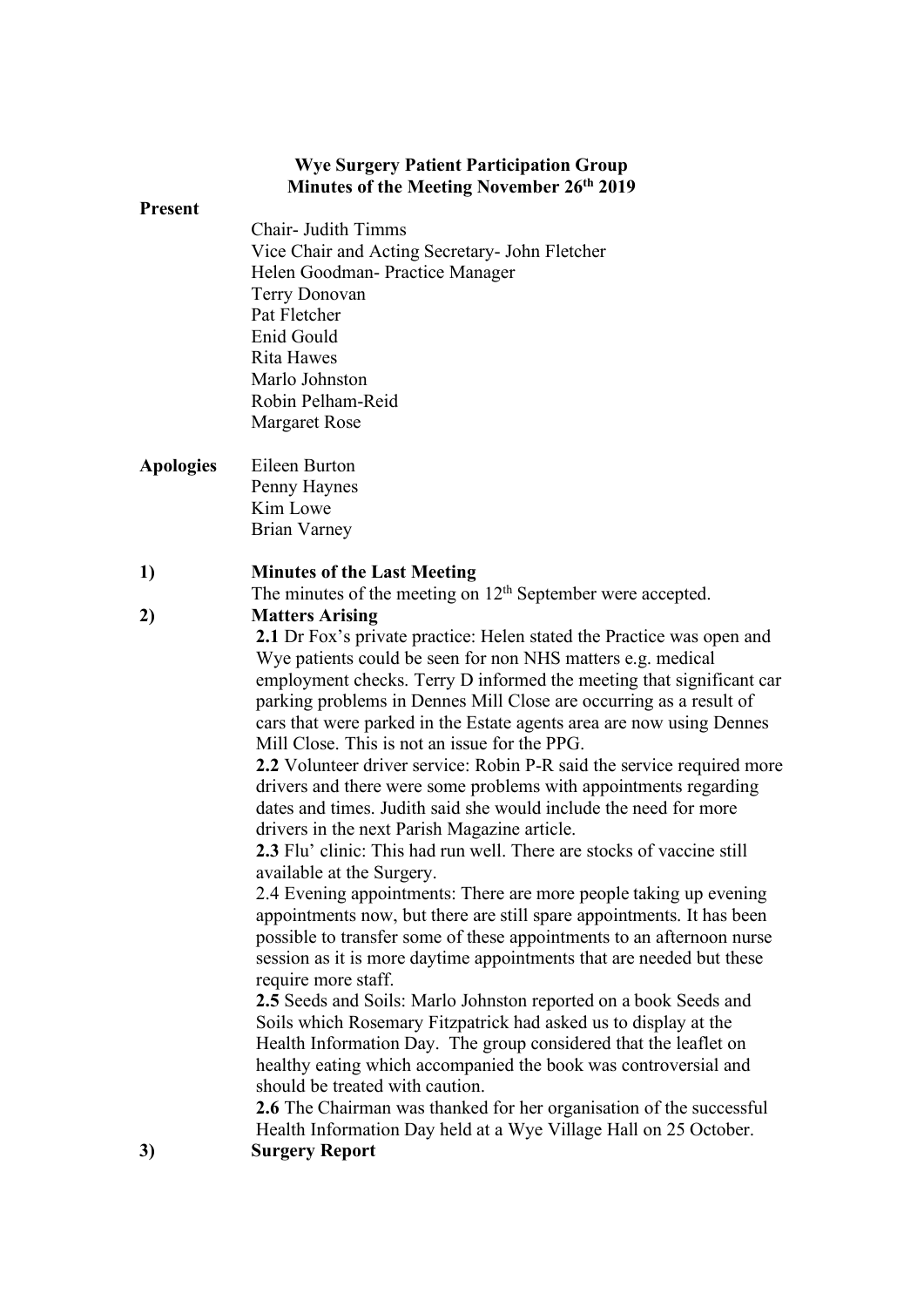Helen Goodman reported that Dr Di Biasio retires on 31st December and his last working day will be December 17<sup>th</sup>. Dr Jessica Crouch will take over the partnership from January 1st. She clarified the situation regarding partners. Four partners, Dr Fox, Dr Di Basio, Dr Miles and Dr Waller( now retired) own the building and from January there will be three practice partners, Dr Fox, Dr Miles and Dr Crouch. A paramedic practitioner has been recruited and will start at the end of December. A new medical administrator is due to begin on Monday December 2<sup>nd</sup>. It has been very difficult getting staff as illustrated by experience in trying to recruit a Practice Nurse where qualified candidates did not want to work fulltime. Helen confirmed that the minor injuries unit is still operative.

#### **4) Chairmans Report**

The Health Information day on October  $25<sup>th</sup>$  in Wye Village Hall was very successful and had been well attended with 24 different organisations participating. The Chairman has received good feedback from all of the stall holders and has written letters of thanks to all speakers and organisations. She reported that the contribution made by Dr Rashid had been very well received and was considered to have been very helpful in giving a realistic overview of current service delivery. Judith expressed the Groups' appreciation of the contribution of Sarah Warner, a Public Engagement lead from the CCG and a useful contact. There were also presentations from three senior Social Workers from KCC adult social care team who were able to answer individual questions and who helpfully stayed for the whole of the morning session. It was regrettable although understandable because of staff shortages, that there was no one from the Practice. It was felt that the attendance of a doctor at future PPG meetings would help the group to be more effective. There was general agreement that doctors should be invited to PPG meetings including the junior doctors. The Group thought that they could be asked to talk about their previous experience and areas of expertise.

There was debate about the frequency of future PPG meetings (quarterly or more often) and it was decided to defer a decision on this subject until the annual general meeting. John Fletcher reported that donations for coffee and cake were £94.43p.

In the general discussion that followed it was agreed that the numbers attending could have been better. It was pointed out that there were some problems with parking as there were competing events on site. The Group felt that the afternoon was less successful and consideration of future events should include the possibility of starting slightly earlier at 9.30am and finishing at 1pm.

The Group also discussed the new Primary Control Networks (PCN), as discussed by Dr Rashid, in relation to the Practice decision to redefine its boundaries so as to limit the size of the Practice and thereby the number of patients. The Ashford Stour PCN's overall responsibility for all 199.000 patients within its area appears to be in conflict with the move for individual surgeries to reset their boundaries, thus excluding areas of new development. The advantages offered by PCN's will be a wider availability of a full range of health